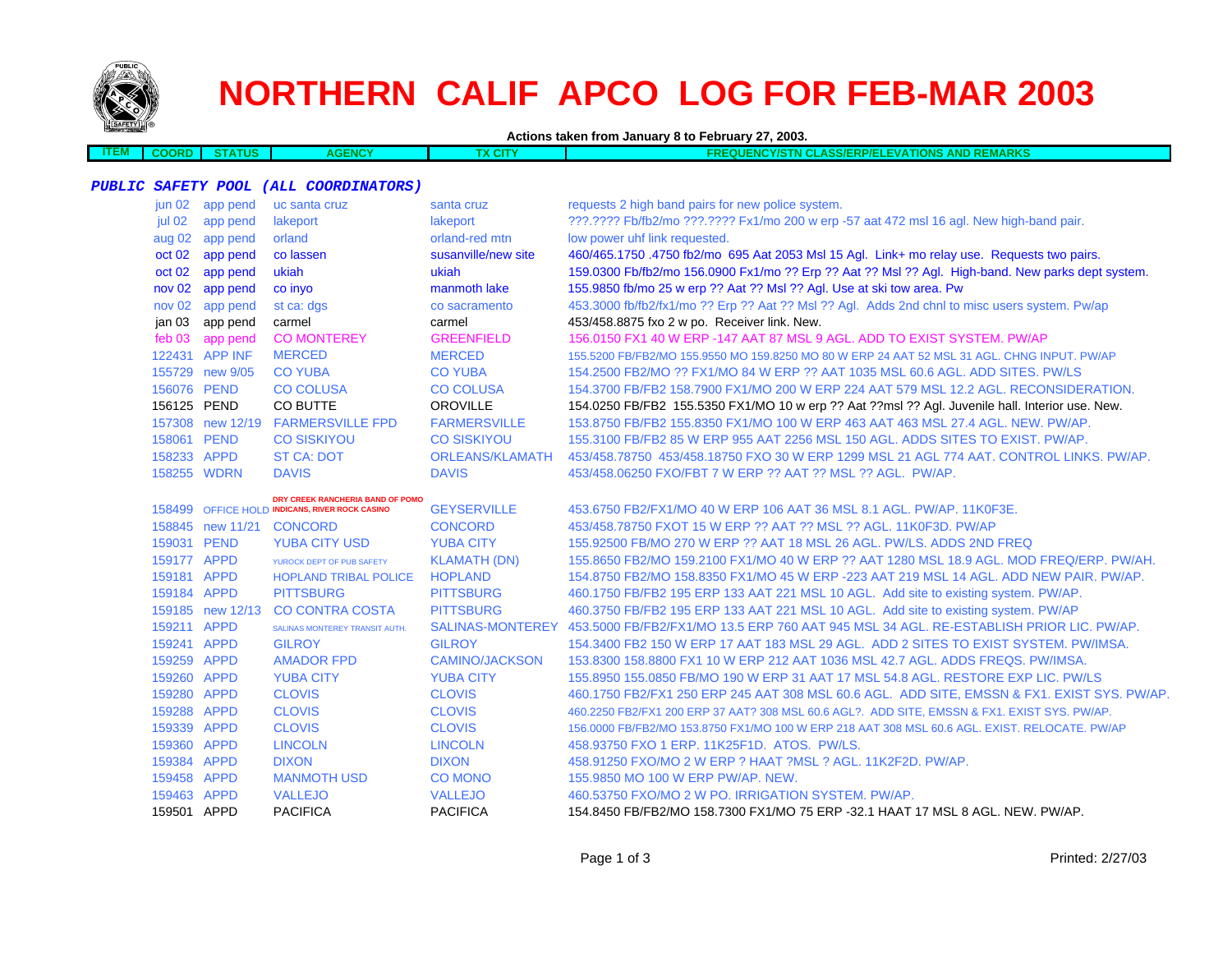|                  | 159520 PEND |                 | <b>CLOVIS</b>                | <b>CLOVIS</b>         | 453.7500 FB2/FX1/MO 250 W ERP 245 AAT 110.3 MSL 60.6 AGL. NEW                                                                          |
|------------------|-------------|-----------------|------------------------------|-----------------------|----------------------------------------------------------------------------------------------------------------------------------------|
|                  |             | 159528 new 1/13 | CO MONO                      | CO MONO               | 154,0400 FB/MO 100 W ERP.DATA MISSING ON APP. PW/AP                                                                                    |
|                  | 159609 NEW  |                 | HOPLAND TRIBAL POLICE        | <b>HOPLAND</b>        | 155.87250 158.84250 FB2/MO 153.08750 155.39750 FX1/MO 170 W ERP -239.7 AAT 219 MSL 14 AGL. 11K2F3E, PW/IM,                             |
|                  | 159620 APPD |                 | <b>CO TRINITY</b>            | <b>TRINITY CENTER</b> | 154.7850 FB2 440N W ERP 36.4 AAT 1313.4 MSL 17.6 AGL. ADD TO EXIST SYS. PW/AP.                                                         |
|                  | 159637      | new 1/22        | ST JOSEPHS MED CNTR          | <b>STOCKTON</b>       | MED 1-8 155.2200 155.3250 453.0750 FB/MO 500 W ERP 71 AAT 45.7 AGL. Restore license PW/IM                                              |
|                  | 159649 APPD |                 | CHICO                        | <b>CHICO</b>          | 453,7500 453,5500 FB 458,7500 FX1 115 W ERP -24.9 AAT 62 MSL 40 AGL, ADD TO EXIST SYS, PW/AP                                           |
|                  | 159651      | APPD            | LOS BANOS USD                | LOS BANOS             | 155.1600 FB 50 W ERP 1.3 AAT 32 MSL 12 AGL, RELOCATE, PW/IM.                                                                           |
|                  |             | 159759 new 2/03 | CO TULARE                    | <b>SPRINGVILLE</b>    | 222.22222 FXO 2 W ERP 448.5 AAT 2235 MSL 11 AGL, PW/AP, 22 CONTROL SYSTEM.                                                             |
|                  |             | 159899 new 2/07 | <b>CLOVIS</b>                | <b>CLOVIS</b>         | 154.2800 FB/MO 154.2350 FB2/MO 153.8300 153.8900 FX1/MO 154.0700 154.4150 154.4450 154.1900 158 W ERP 31.5 AAT 110 MSL 60.6 AGL. MODS. |
|                  |             | 160176 new 2/19 | <b>CO SIERRA</b>             | <b>CO SIERRA</b>      | 153.7850 FB2/MO 155.730 FX1/MO 460.3750 FB2/FX1/MO 100 W ERP 268.5 AAT 2164 MSL 18.2 AGL. PW/AP NEW                                    |
|                  |             | 160343 new 2/21 | ST JOSEPHS MED CNTR STOCKTON |                       | MED 1-8 155.2200 155.3250 453.0750 FB/MO 500 W ERP 71 AAT 45.7 AGL. Restore license PW/IM                                              |
|                  |             | 160375 new 2/24 | <b>TRUCKEE DONNER PUD</b>    | <b>TRUCKEE</b>        | 173.26250 MO 2 W ERP. 6K00F1D.                                                                                                         |
|                  |             | 160388 new 2/24 | MOSOUITO FPD                 | <b>PLACERVILLE</b>    | 46.0800 14000 22000 154.2800 FB/MO 100 W ERP -6.5 AAT 758 MSL 12 AGL. NEW, PW/IMSA,                                                    |
| 470-512 MHz POOL |             |                 |                              |                       |                                                                                                                                        |

|  | jul 02 app pend csu: hayward | hayward | 488.6125 Fb/fb2/mo/fx1 ?? w erp ?? aat ?? Msl ?? agl. New system.                                    |
|--|------------------------------|---------|------------------------------------------------------------------------------------------------------|
|  | nov 02 app pend st ca: oes   |         | bay area (coord chnl) 2??.???? Fb/fb2/fx1/mo ?? W erp ?? Aat ??msl ??agl. Bay inter-agency intercom. |

#### **800 MHz PUBLIC SAFETY (GP, YP, GF, YF)**

| jul 02      | app pend                                   | s san francisco                                  | s san francisco       | ???.????? Fb/fb2/mo/fx1 100 w erp 142 aat 177 Msl 14 agl. New frequency.                                       |
|-------------|--------------------------------------------|--------------------------------------------------|-----------------------|----------------------------------------------------------------------------------------------------------------|
| oct 02      | app pend                                   | oakland                                          | oakland               | ????.???? Fb/fb2/fx1/mo 150 Erp 50 aat 8 msl 50 agl. Requests addnl data chnl. Gp.                             |
| feb 03      | app pend                                   | emeryville                                       | emeryville            | 867.18750 fb/fb2/fx1/mo 125 w erp -50 aat 5 msl 14 agl. Mod for waiver of 4 KHz dev. MDT.                      |
|             | 156156 APP INF                             | <b>CHABOT-LOS POSADAS</b>                        | <b>HAYWARD</b>        | 858,96250 FB2/MO 65 W ERP ?? AAT 12.1 MSL 10.5 AGL, NEW GP/AP.                                                 |
| 158425 APPD |                                            | <b>CO SANTA CRUZ</b>                             | <b>CO SANTA CRUZ</b>  | 855,23750 FB/MO 176 W ERP 769 AAT 1140 MSL 59 AGL, F1D, MINOR MODS, GP/AP,                                     |
| 158426 APPD |                                            | <b>CO SANTA CRUZ</b>                             | <b>CO SANTA CRUZ</b>  | 855.23750 FB/MO 176 W ERP 517 AAT 801 MSL 31 AGL, F1D, MINOR MODS, GP/AP,                                      |
|             | 158531 FRQ HLD                             | <b>CO BUTTE</b>                                  | <b>CO BUTTE</b>       | ????.????? FB/FB2/FX1/MO 120 W ERP 374 AAT 1049 MSL 38 AGL. GP/AP. PLATTE/SUNSET                               |
| 158667 PEND |                                            | <b>CO SAN JOAQUIN</b>                            | <b>CO SAN JOAQUIN</b> | 855,23750 FB/MO 250 W ERP 34 AAT 14 MSL 36 AGL, MODS, PW/AP, MDT,                                              |
| 158880 APPD |                                            | LIVERMORE/AMADOR VLY TRANSIT<br><b>AUTHORITY</b> | <b>LIVERMORE</b>      | 868.3250 FB/MO 120 W ERP 25 AAT 225 MSL 19.8 AGL, F1D, GF/AP,                                                  |
| 159093 APPD |                                            | <b>ST CA: DOT</b>                                | <b>RED BLUFF</b>      | 856.98750 858.73750 FB/FB2 159 W ERP 341.7 AAT 567.0 MSL 20 AGL. MINOR CORRD CHNG. EXIST. GP/AP                |
| 159095 APPD |                                            | <b>ST CA: P&amp;R</b>                            | <b>RED BLUFF</b>      | 857,93750 FB/FB2 155 W ERP 341.7 AAT 567.0 MSL 20 AGL, MINOR COORD CHNG, EXIST/ GP/AP                          |
| 159341 APPD |                                            | <b>CO MONTEREY</b>                               | <b>CO MONTEREY</b>    | 856.23750859.96750.860.93750.100 W ERP 758 AAT 1042 MSL 55 AGL, CONSOLIDATE LICENSES, CORRECT SITE DATA, GP/AP |
| 159430 APPD |                                            | <b>RICHMOND</b>                                  | <b>RICHMOND</b>       | 859.46250 FB 250 W ERP -8.9 AAT 50 MSL 18 AGL. NEW SITE. GP/AP. Correct emission desig as F1D                  |
|             | 159562 AFC OFF                             | ST CA: TD (CMARS)                                | <b>RED BLUFF</b>      | 867.53750 FB/FB2/FX1 158 W ERP 337.1 AAT 566.9 MSL 42.7 AGL, MINOR MOVE, GF/AP,                                |
| 160057      | <b>INFO ONLY NEXTEL</b><br>SAN LUIS OBISPO |                                                  |                       | APP CONSISTS OF 1137 LINES OF FREQUENCIES.                                                                     |
| 160330 APPD |                                            | <b>WATSONVILLE</b>                               | <b>WATSONVILLE</b>    | 860.23750 FB/MO 160 W ERP -80 AAT 9 MSL 24.4 AGL. MINOR MODS, LOWER ERP. GP/AP MDT.                            |

#### **800 MHz GENERAL POOL (COMMERCIAL USERS - F Y I)**

### **ALL ELEVATIONS SHOWN ARE IN METERS.**

## **SHOWING THE AOP >40 KM IN HIGH-BAND OR >32 KM UHF REQUIRES FILING FOR A RULE WAIVER.**

## **Fourteen channels have been adopted by the Commission for low power usage.**

**New systems must use 11K25 emission and show class of station used (FB/FB2/FX0/FX1/MO/FBT).**

**They are: 453/458 .0375, .0625, .0875, .1125, .1375, .8875, .9125, .9375, .9625, .9875 MHz and 460/465 .4875, .5125, .5375, .5625 MHz.**

**\*\*\* All "pend app" pre-coordinations will expire 90 days after appearing in the LOG \*\*\***